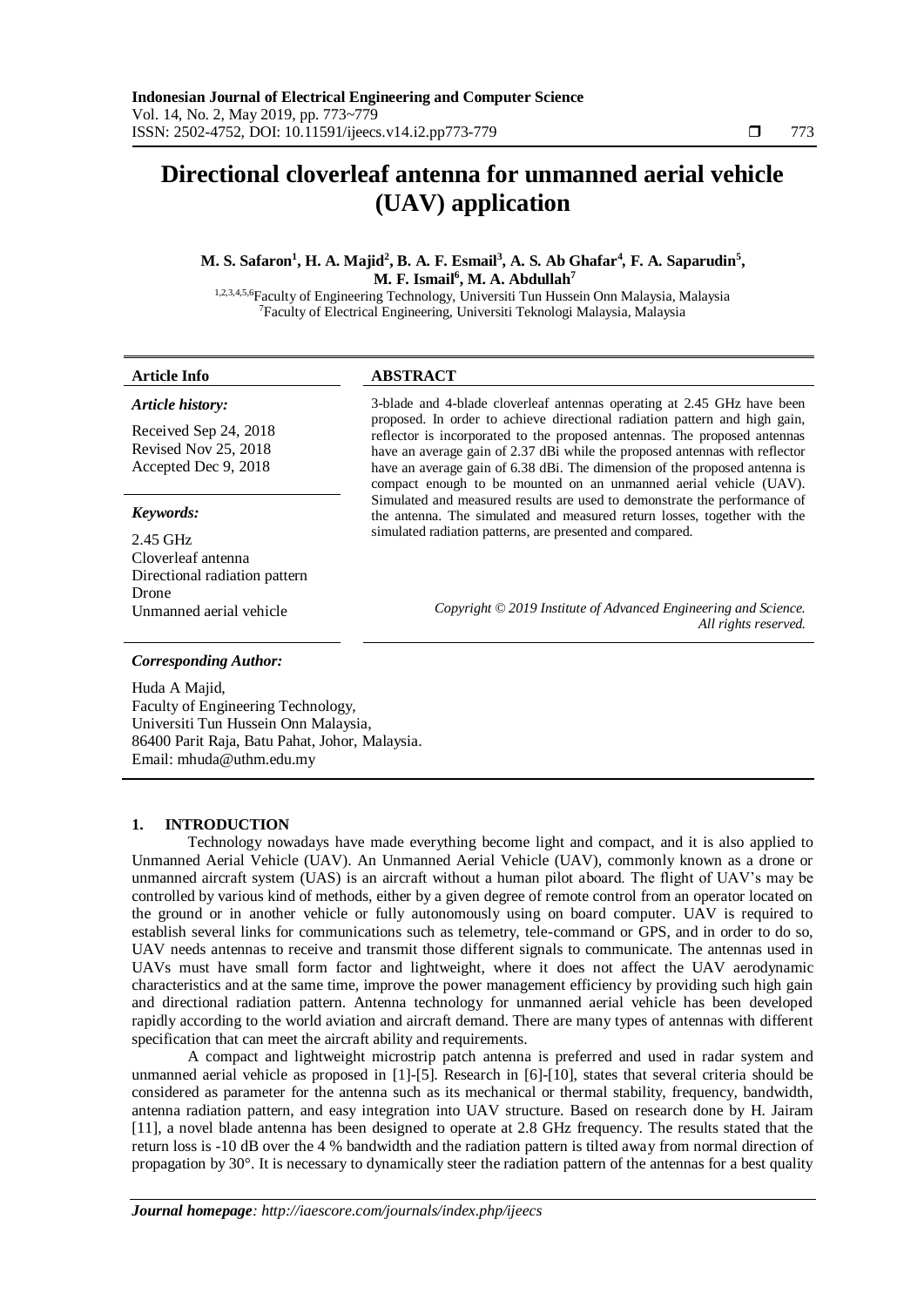of service, avoid interference, secure system, proper coverage and power saving. A research in [12] proposed a fan blade shaped antenna for wideband circular polarization. The antenna has a 3 dB axial ratio bandwidth from 2.41-2.49 GHz resonant frequency. A bi-quad antenna is proposed for a long range surveillance system with a frequency range of 433 MHz to 435 MHz in [13]. However, 3D structure increase the complexity and size of incorporating the bi-quad antenna in the UAV system. In [14], a wideband waveguide and horn antenna using 3D printing technology is presented. The antenna structure covering 7.5 GHz to 18 GHz is embedded in the UAV wing. Meanwhile, a wideband low profile planar antenna for UAV application has been proposed in [15]-[17]. The cloverleaf antenna is likely the best over other choices to incorporate into the UAV system because of its compact size, low profile structure, inexpensive material and ease of mounting on the UAV system. In addition, the high gain and direction radiation pattern enhance the communication reliability and reduce the free space loss in the radio link between UAV and ground station.

In this paper, cloverleaf antennas with a different number of blades are analyzed, and their results are presented. 3-blade and 4-blade cloverleaf antennas operate at 2.45 GHz and FR4 is used as the material to fabricate the proposed antennas to achieve compactness and lightweight. Furthermore, the directional radiation pattern is achieved by incorporating a reflector to avoid interference, secure system, proper coverage and power saving. Moreover, the gain is enhanced by 4.01 dBi thereby the free space path loss can be alleviated. Consequently, the proposed antenna is suitable to be placed underneath an unmanned aerial vehicle (UAV) for optimizing the communication between the UAV and the ground stations.

### **2. ANTENNA DESIGN**

Two types of cloverleaf antenna design have been proposed. The first design is 3-blade cloverleaf antenna and the second design is 4-blade cloverleaf antenna. Figure 1 and Figure 2 illustrates the geometry of 3-blade and 4-blade cloverleaf antenna, respectively. In addition, the dimension of both proposed antennas are tabulated in Table 1. The FR4 material is chosen due to its rigid structure and inexpensive. The thickness of the FR4 material is 1.6 mm while for the transmission line and antenna blade has a thickness of 0.035 mm. The FR4 material has dielectric permittivity of 4.3 with tangential loss of 0.019. Each blade of the cloverleaf antenna has an approximate length of 1  $\lambda_0$  ( $\lambda_0 = a + b + g$ ) at 2.45 GHz. Via is used to connect the front and back blade. The front circular patch and the ground plane circular patch are optimized to get the best return loss possible.

Furthermore, both proposed antennas are incorporated with a reflector in order to obtain directional radiation pattern. The reflector is placed in such a way that is facing the ground plane of the proposed antenna. The gap between the proposed antenna and the reflector is 28.4 mm which is approximately  $\lambda_0/4$  at the frequency of 2.45 GHz. The radius of the reflectors for both proposed antennas are 80 mm. The fabricated proposed antennas are illustrated in Figure 3.



Figure 1. Geometry of 3-blade cloverleaf antenna (a) front view and (b) back view

|           | Table 1. Dimension of the Proposed Antenna |                                 |
|-----------|--------------------------------------------|---------------------------------|
| Parameter | 3-blade cloverleaf antenna (mm)            | 4-blade cloverleaf antenna (mm) |
| a         | 44                                         |                                 |
|           | 44                                         | 40                              |
| C         |                                            |                                 |
|           | 25                                         | 25                              |
| e         |                                            |                                 |
|           |                                            |                                 |

Indonesian J Elec Eng & Comp Sci, Vol. 14, No. 2, May 2019 : 773 – 779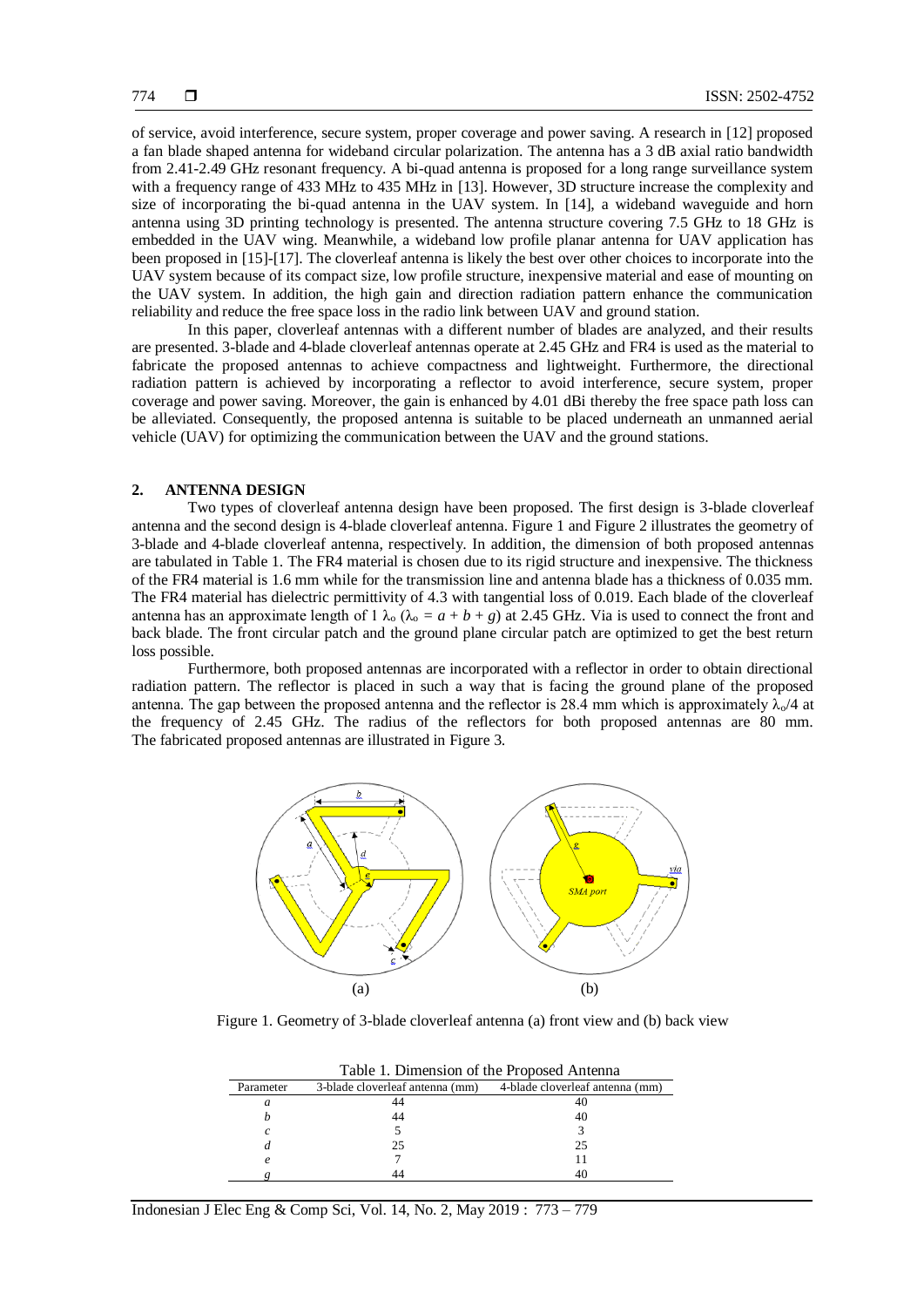

775

Figure 2. Geometry of 4-blade cloverleaf antenna (a) front view and (b) back view

 $(a)$  (b)



Figure 3. Fabricated proposed antennas where (a) 3-blade cloverleaf antenna, (b) 4-blade cloverleaf antenna, (c) 3-blade cloverleaf antenna with reflector and (d) 4-blade cloverleaf antenna with reflector

#### **3. RESULTS AND DISCUSSION**

The results are compared between the simulation results obtained using the CST software and the measurement results obtained from the vector network analyzer. The simulated and measured return losses for the proposed antennas are shown in Figure 4 to Figure 7. Figure 4 shows the return loss of the 3-blade cloverleaf antenna while Figure 5 shows the 4-blade cloverleaf antenna. In addition, Figure 6 and Figure 7 show the results of return loss of 3-blade cloverleaf antenna with reflector and 4-blade cloverleaf antenna with reflector, respectively. The simulated and measured return losses are less than -10 dB for all proposed antennas. The measured resonant frequency of all proposed antennas are shifted to the higher frequency region with an average shift of 100 MHz. This is due to the inconsistency of the FR4 material permittivity value.

The simulated radiation patterns of all proposed antennas are shown in Figure 8 to Figure 11. The radiation patterns of 3-blade and 4-blade cloverleaf antennas are considered as near to omni-directional while the 3-blade and 4-blade cloverleaf antennas with reflector has directional radiation pattern. 3-blade and 4-blade cloverleaf antenna has a gain of 2.643 dBi and 2.096 dBi respectively. However, the 3-blade and 4 blade cloverleaf antenna with reflector has higher gain which is 6.474 dBi and 6.297 dBi respectively. The 3D radiation patterns for all proposed antennas are illustrated in Figure 12. As observed, the proposed antenna with reflector has higher gain and directional radiation pattern which is suitable for UAV. The proposed antenna is recommended to be mounted underneath the UAV for better coverage between the UAV and ground station. The UAV is a movable object and this leads to different angles that built with ground stations, thereby the steering of the antenna's main beam is very important to adapt with moving of the UAV. However, this design provides fixed beam switching angle and this issue can be solved by embedded switching devices such as (PIN diodes or Varactor diodes) to continues steer the main beam of the cloverleaf antenna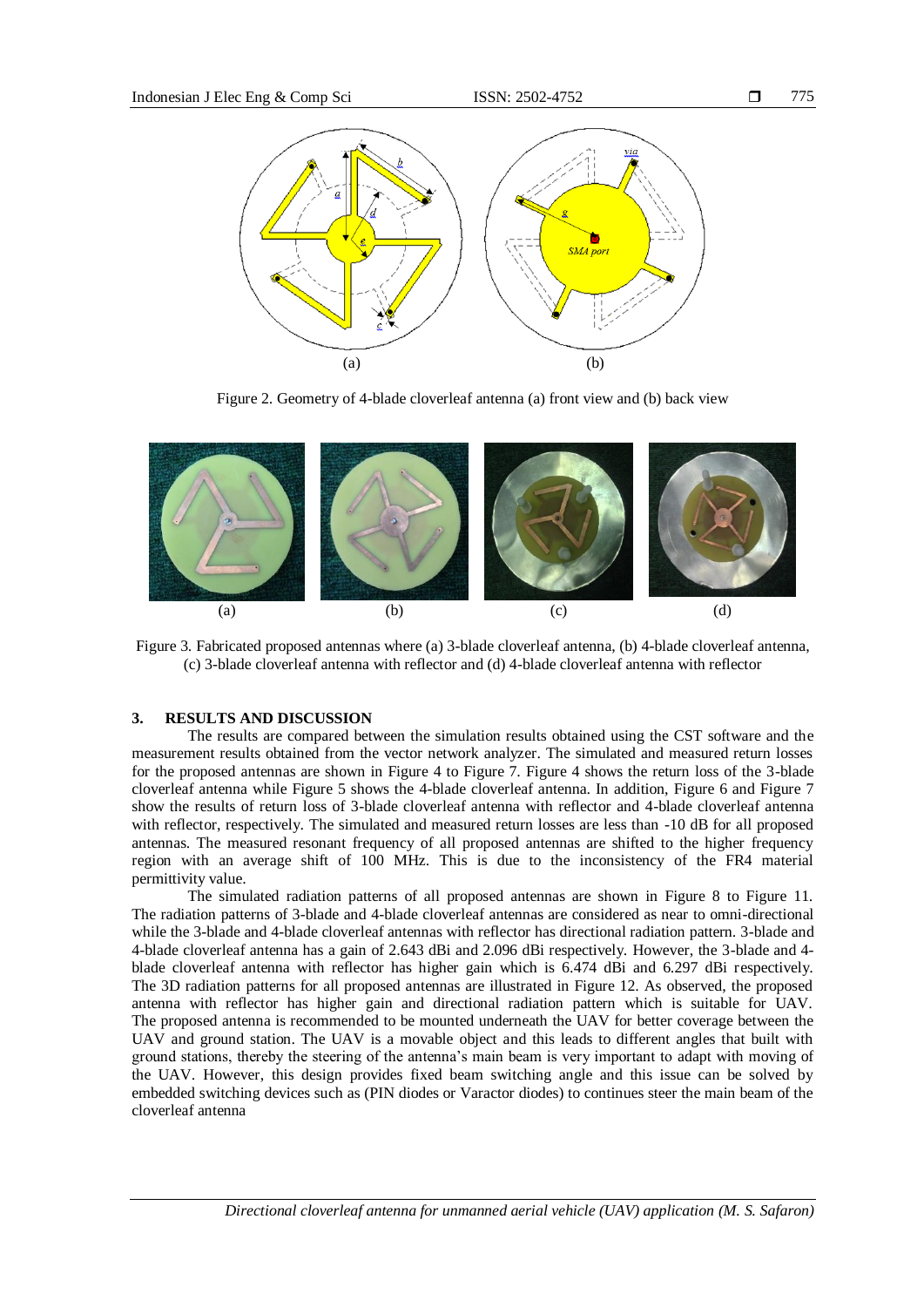

Figure 4. Measured and simulated reflection coefficient of 3-blade cloverleaf antenna



Figure 6. Measured and simulated reflection coefficient of 3-blade cloverleaf antenna with reflector



Figure 8. Simulated radiation patterns of 3 blade cloverleaf antenna



Figure 5. Measured and simulated reflection coefficient of 4-blade cloverleaf antenna



Figure 7. Measured and simulated reflection coefficient of 4-blade cloverleaf antenna with reflector



Figure 9. Simulated radiation patterns of 4 blade cloverleaf antenna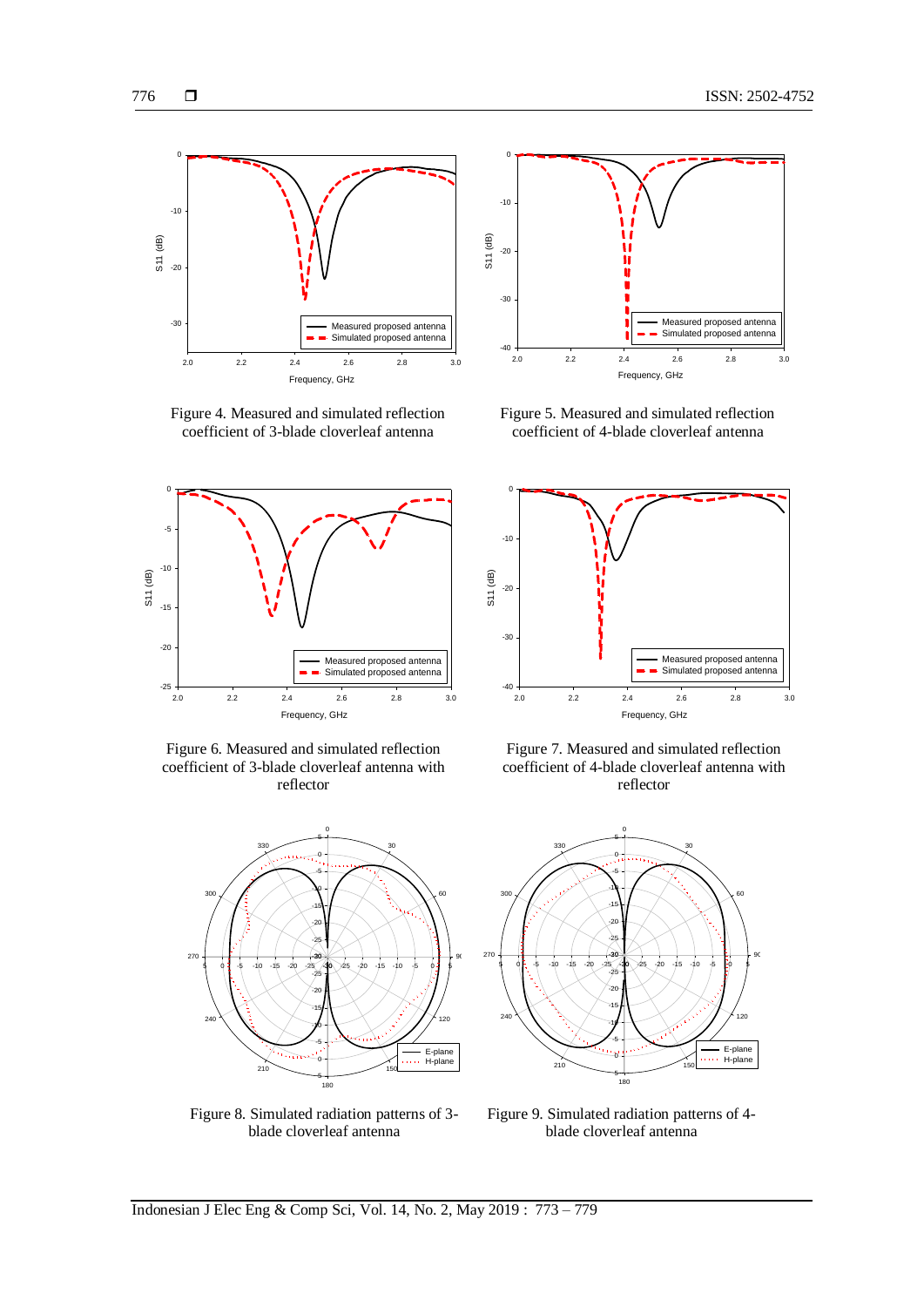

Figure 10. Simulated radiation patterns of 3 blade cloverleaf antenna with reflector

Figure 11. Simulated radiation patterns of 4-blade cloverleaf antenna with reflector



Figure 12. 3D radiation pattern for (a) 3-blade cloverleaf antenna, (b) 4-blade cloverleaf antenna, (c) 3-blade cloverleaf antenna with reflector and (b) 4-blade cloverleaf antenna with reflector

### **4. CONCLUSION**

Two types of cloverleaf antenna design at 2.45 GHz cloverleaf antenna for unmanned aerial vehicle (UAV) are proposed. Those two antenna designs are 3-blade omni-directional cloverleaf antenna and 4-blade omni-directional cloverleaf antenna. Furthermore, the proposed antennas are then being incorporated with reflector in order to achieve higher gain and directional radiation pattern. The antenna operates at the frequency range of 2.4 GHz to 2.50 GHz with return loss less than -10 dB. The low profile structure, high gain, and directional radiation pattern of the proposed antenna makes it compact and suitable to be deployed on an UAV for reliable communication between UAV and ground station.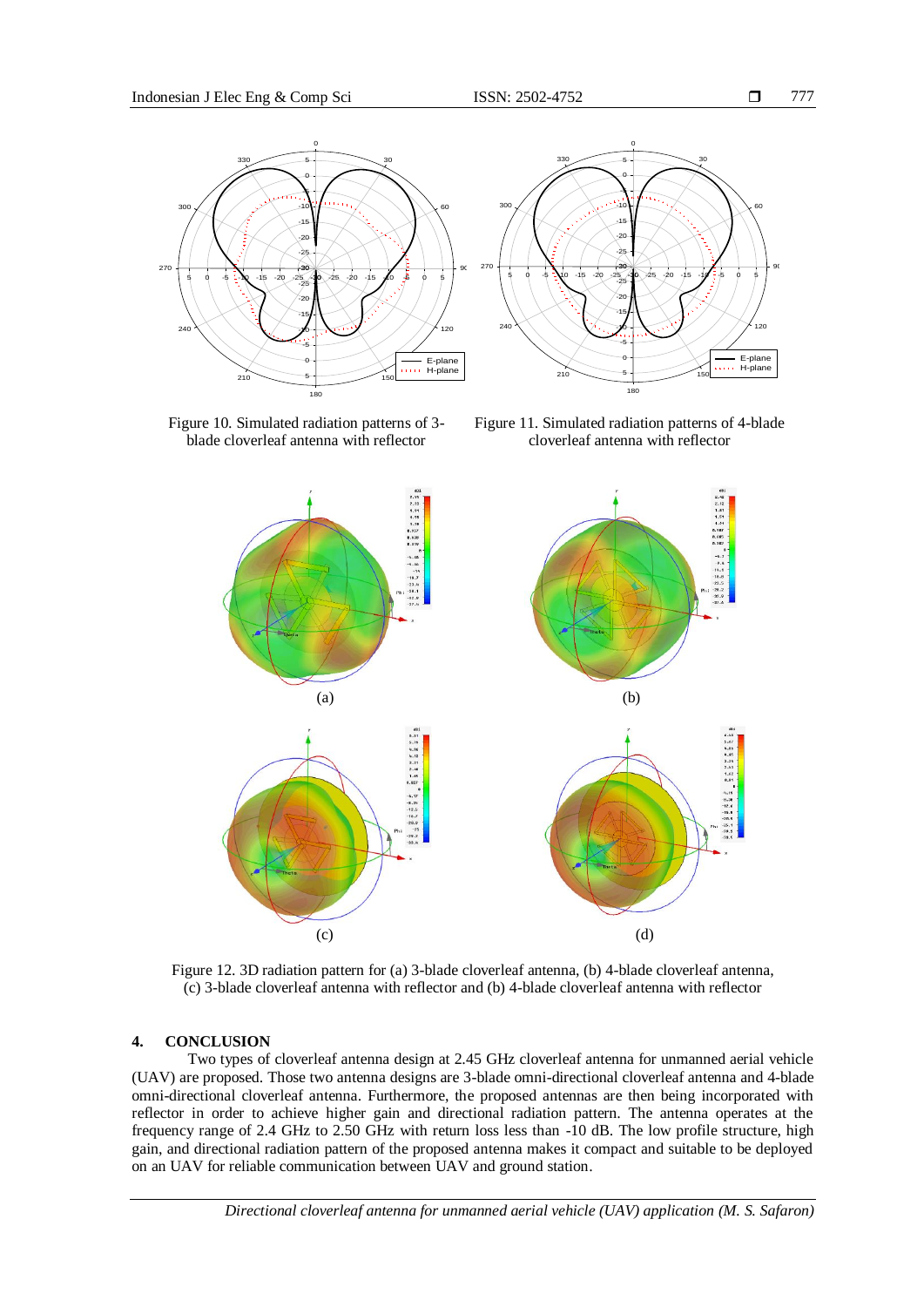#### **ACKNOWLEDGEMENTS**

This work was supported by Ministry of Higher Education (MOHE), Faculty of Engineering Technology, Research Center of Applied Electromagnetics, Research Management Centre, Universiti Tun Hussein Onn Malaysia (UTHM) under Grant (Vote No: FRGS 1619 / FRGS 1614 / GPPS U735).

#### **REFERENCES**

- [1] John P. Stang, Steven Weiss, "A Compact CPW-Fed Microstrip Patch Antenna Array for Unmanned Miniature Aerial Vehicle Radar," *IEEE Antennas and Propagation Society International Symposium (AP-S)*, USA, July 2008.
- [2] L.Y. Ilnitsky, O.A. Shcherbyna, I.I. Mykhalchuk, "Ring antenna system of polarimeter for UAV," *2015 IEEE International Conference Actual Problems of Unmanned Aerial Vehicles Developments (APUAVD)*, pp. 210-214, 2015.
- [3] Diana Verónica Navarro-Méndez, Hon Ching Moy-Li, Luis Fernando Carrrera-Suárez, Miguel Ferrando-Bataller, Mariano Baquero-Escudero, "Antenna arrays for unmanned aerial vehicle," *9th European Conference on Antennas and Propagation (EuCAP)*, pp. 1-5, 2015.
- [4] D. Subramaniam, M. Jusoh, T. Sabapathy, M. N. Osman, M. R. Kamarudin, R. R. Othman, M. R. Awal, "A compact high-gain parasitic patch antenna with electronic beam-switching," *Indonesian Journal of Electrical Engineering and Computer Science,* Vol 13, No 2, pp. 551-555, 2019.
- [5] Ali Khalid Jassim, Raad H. Thaher, "Enhancement gain of broadband elliptical microstrip patch array antenna with mutual coupling for wireless communication," *Indonesian Journal of Electrical Engineering and Computer Science*, Vol. 13, No. 1, pp. 217-225, 2019.
- [6] Zheng Gong, Shangkun Ge, Tongfeng Guo, Qingfeng Zhang, Yifan Chen, "A compact planar 24GHz quasi-Yagi antenna for unmanned aerial vehicle radar applications," *2017 IEEE International Conference on Computational Electromagnetics (ICCEM)*, pp. 104-105, 2017.
- [7] Sungjoon Yoon, Jinpil Tak, Jaehoon Choi, Young-Mi Park, "Conformal monopolar antenna for UAV applications," *2017 IEEE International Symposium on Antennas and Propagation & USNC/URSI National Radio Science Meeting*, pp. 517-518, 2017.
- [8] Peter Knott, Claudius Locker, "Design of a Structure Integrated Antenna for a Small Unmanned Aerial Vehicle," *3rd European Conference on Antennas and Propagation (EuCAP)*, Germany, June 2009.
- [9] Fabio Paonessa, Giuseppe Virone, Pietro Bolli, Andrea M. Lingua, "UAV-based antenna measurements: Scan strategies," *2017 11th European Conference on Antennas and Propagation (EUCAP)*, pp. 1303-1305, 2017.
- [10] Sharif Ozman, Ajmal Hussain Shah, Sardar Ali, Sathish Kumar Selvaperumal, Veeraiyah Thangasamy, "Gain Enhancement of Axial Mode Helical Antenna for UAV Applications," *2015 6th International Conference on Intelligent Systems, Modelling and Simulation*, pp. 237-241, 2015.
- [11] H. Jairam, "Novel Blade Antenna Using Microstrip Patch Elements," *19th European Microwave Conference*, United Kingdom, Sept. 1989.
- [12] Ajay Kumar Sharma, B.V.R Reddy, Ashok Mittal, "Fan Blade Shaped Slotted Patch Antenna for Wideband Circular Polarization," *International Conference on Computer and Computational Sciences, (ICCCS)*, India, 2015.
- [13] Muslim Mahardika, Enggar Yudha Prasetyo, "UAV Long Range Surveillance System Based on BiQuad Antenna for the Ground Control Station," *IEEE Student Conference on Research &Development (SCOReD)*, Malaysia, 2016.
- [14] Karina Vieira Hoel1, Stein Kristoffersen, Jonas Moen, Gjermund Holm, Tor Sverre Lande, "Characterization of a 3D Printed Wideband Waveguide and Horn Antenna Structure Embedded in a UAV Wing," *10th European Conference on Antennas and Propagation (EuCAP)*, Switzerland, April 2016.
- [15] D. Kang, J. Tak and J. Choi, "Wideband low-profile planar square segmented loop antenna for UAV applications," *Electronics Letters*, Vol. 52(22), 2016.
- [16] Fabrizio Trotta, Antonio Manna, Luca Scorrano, "A small lightweight wideband printed dipole for UAV applications," *2014 IEEE Antennas and Propagation Society International Symposium (APSURSI)*, pp. 1582-1583, 2014.
- [17] Luca Scorrano, Antonio Manna, Daniele Spaziani, Fabrizio Trotta, Pasquale Naglieri, Mauro Ferrari, "A novel ultra-wideband UHF low-profile monopole for UAV platforms," *2015 International Symposium on Antennas and Propagation (ISAP)*, pp. 1-3, 2015.

#### **BIOGRAPHIES OF AUTHORS**



Muhammad Syafiq bin Safaron received his Bachelor Degree in Electrical Engineering Tecnology (Computer and Communication) from Universiti Tun Hussein Onn Malaysia (UTHM) in 2017. His research interests is in antenna designs.